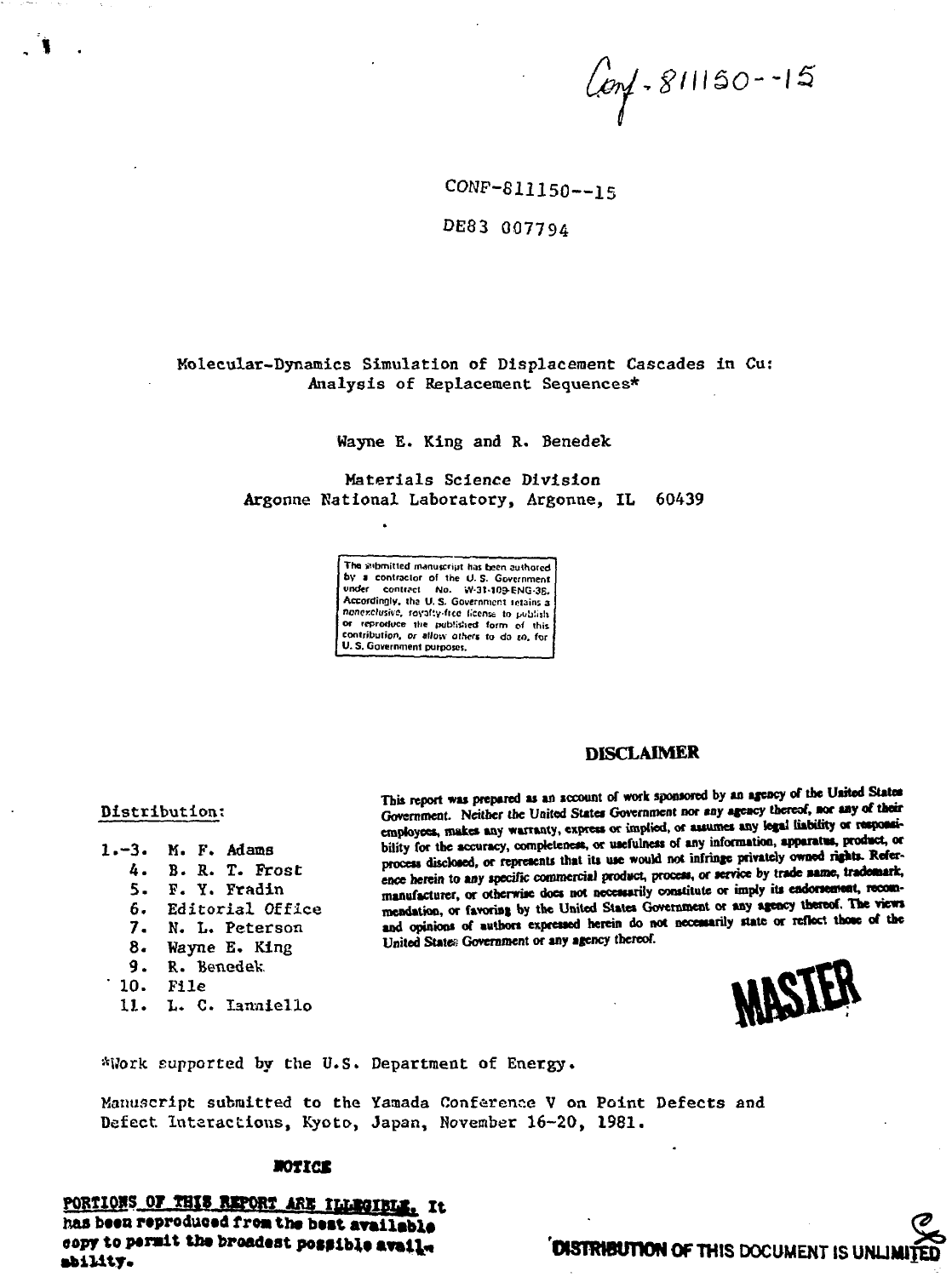**MOLECULAR-DYNAMICS SIMULATION OF DISPLACEMENT CASCADES IN Cu: ANALYSIS OP REPLACEMENT SEQUENCES**

**Wayne E. King and R. Benedek**

**Materials Science Division, Argonne National Laboratory Argonne, II 60439, USA**

**Molecular-dynamics comp«f»r simulations of displacement cascades In copper have been performed for recoil energies up to 450 eV. Statistical analyses of the atomic replacements are presented. Linear replacement sequence lengths are extremely short on the average. The effect of the cooling phase of the cascade is discussed.**

**The role of atomic replacement sequences In energetic displacement cascades has long been a natter of controversy. A number of experiments have been interpreted In terns of long range focussed replacement sequences but the efficiency with which these sequences are produced has not been reliably established [1]. Several approximate analytical treatments of replacement sequences .are given in the literature [2,3]. Computer simulation techniques including molecular dynamics, [4,3,6,7] "quasi-dynamic" methods [8], and binary collision approximation [9] have** also been applied. In principle the molecular dynamics approach [4] is the most **rigorous, but It has been used somewhat sparingly In the past. One advantage of molecular dynamics is its capability of treating not only the displacement spike, or collislonsl phase (~10~"s) of a cascade (to which the other techniques are restricted)** but also the much longer thermal spike or cooling phase  $(\sim 5 \times 10^{-12} \text{s})$ **during which many atomic rearrangements can occur.**

In the present work, molecular dynamics simulations have been applied to study **displacement events in copper for an extensive set of primary knock-on atom (PKA) directions and energies (up to 450eV). Results of analyses of the replacements in these events are presented here; the analysis of Frenkel-pair production Is described in another article in these Proceedings [10]. One of the principal results of this study is that on the average, linear replacement sequences are very •hort (<2 replacements for PKA energies > lOOeV). Furthermore, a substantial fraction of all atomic replacements lie in closed chains (referred to as 'ring Interchange" by Gibson et al. [4]) Thus, whereas the total number of replacements per event observed in the simulations is of the same order of magnitude as that derived from thermal neutron experiments on Ni3Mn [11], the spatial arrangement of the replacements is quite different from what is normally assumed (i.e. a small number of long linear replacement sequences). Many of the replacements occur during the cooling phase of the cascade and, consequently, the final arrangement of the interstitials and vacancies often bears little resemblance to the arrangement at the end of the displacement spike•**

**Simulations were performed using a modified version of the SUPERGLOB code [12] for 14 PKA energies in the range 25 < T « 450eV. The Gibson II potential was used to represent the atomic interactions [9]. For PKA energies <150 eV, a cubic computational cell of size 10a on each edge was employed, with a lattice constant S-3.608A for copper. At higher PKA energies, ceils of dimension 12a were used.**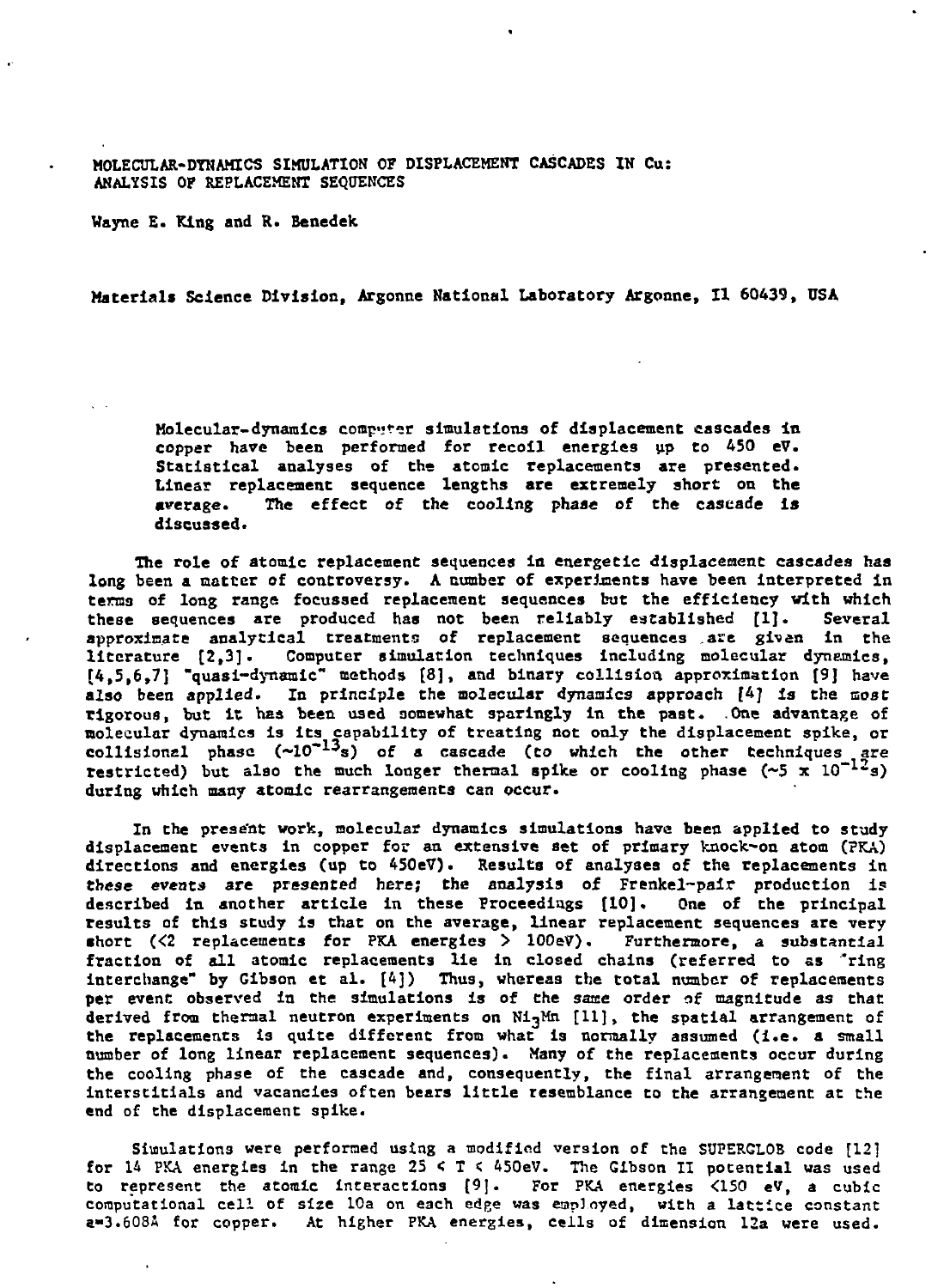Several events at 250 and 300 eV were also run in a cell of dimension 16a. Thermal<br>vibrations were not included. The end of the collisional phase of an event is The end of the collisional phase of an event is **defined here as that time at which all atomic energies in the cell have fallen below SeV. Replacements are analyzed at the end of the collisional phase and at the end** of the event  $(\sim 5 \times 10^{-12})$ . A replacement is considered to occur on each lattice **site (Wigner-Seitz cell) that is occupied by an atom other than the one originally located on that site; multiply occupied sites (interstitials) are not Included. Two types of replacement "chains" were observed: "open" chains, bounded on one end by a vacancy and on the other by an interstitial, and "closed" chains in which replacements fora a closed loop (ring interchange). Most chains consist of several distinct linear replacement sequences, connected end to end. Events in which an atom propagated into the cell boundary were not Included in the statistical analyses presented below. For the see of PKA directions shown in Fig. 1, one such event occurred at T-400 eV and four occurred at T-450 eV.**

**The results given below represent averages for the 18 directions Indicated In Fig. 1. Figure 2 shows the mean number of replacements per linear sequence in the three principal symmetry directions. Linear sequence lengths are quite short. The decrease in mean <110> sequence length for T>50eV Is due to defocusing effects [9]. The results for <222> sequences reflect the rather large replacement and focusing energies in this direction. By far the greatest number of replacements at all energies are of the <110> type as shown in Fig. 3. The short mean sequence lengths (Fig. 2) are a result both of the large number of replacement "sequences" of minimum length, i.e. Isolated replacements (Fig.4) and of the short maximum linear sequence length per event (Fig.5).**

**Figure 6 shows the mean total number of replacements per event as a function of** recoil energy. At energies 2100eV, the number of replacements at the end of the **event is about twice that at the end of the collisional phase. This result attests to the importance of the cooling phase of the cascade in determining the final arrangement of the defects and replacements. The cooling phase rearrangements are even more extensive than appears in Fig. 6, since many collisional phase replacements are "undone" later in the event, e.g. by recombination.**

**In Fig. 7 we observe that for T > 75 eV about 60Z of the chains are closed. These rings of replacements are remnants of transient Frenkel pairs that recorabined during the cooling phase of the cascade; no closed chains exist at the end of the collisional phase. The mean length of closed chains is relatively constant for T>125 eV , however, the length of open chains increases with energy (Fig. 8) .**

**Figure 9 shows defect distributions for a 250eV event, which illustrate some characteristic features of cascades. Vacancies are represented by spheres, intersticlals by ellipsoids, and replacements by points. At the end of the** collisional phase (Fig. 9a), ~2.0 x lO<sup>-19</sup>s, l5 replacements were observed in 7 open **chains. The longest linear sequence was 5 replacements in the <100> direction. At the end of the cooling phase (Fig.9b) a total of 34 replacements was observed. The longest linear sequence was 4 replacements. The two open chains have an average of 11 replacements each, whereas the 3 closed chains have an average of 4 replacements each. This event illustrates the large amount of atomic nixing that occurs during the cooling phase of the cascade.**

**The present simulations indicate that average linear replacement sequence lengths in Cu are extremely short. This does not mean of course, that long linear sequences cannot occur (e.g. for a PKA with appropriate energy and orientation) but rather Chat long linear sequences are statistically rare in cascades. Since we have deliberately excluded directions close to the principal axes from our sec of PKA directions (Fig. 1), our results pertain mainly to "secondary" or "cascade" sequences (91 i.e. sequences not directly initiated by the PKA. Such secondary sequences dominate Che statistics, except at low PKA energies.**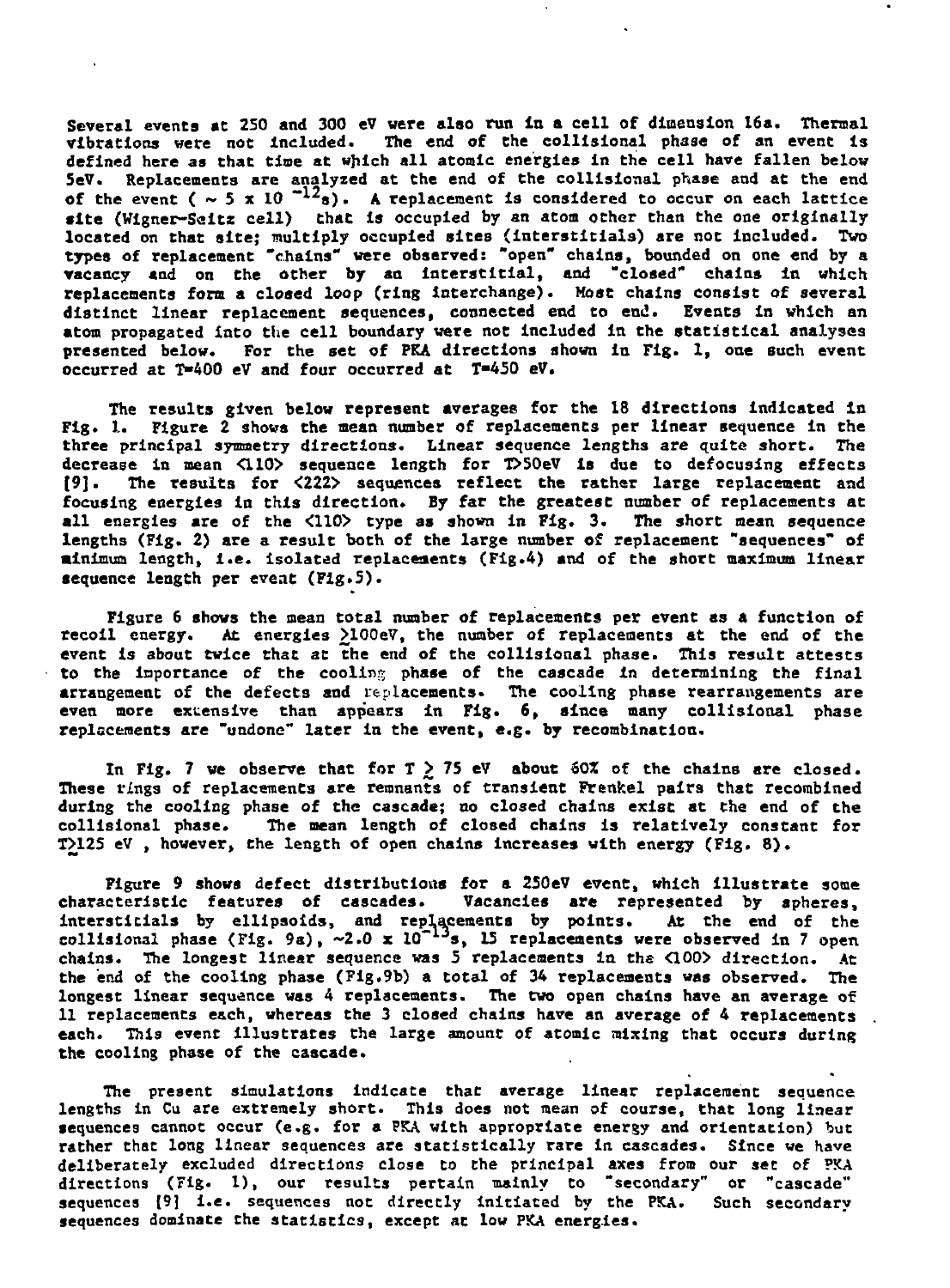The simulations also demonstrate that rearrangements and atomic transport in<br>cooling phase of the cascade are quite extensive. The total number of the cooling phase of the cascade are quite extensive. **replacements at the end of an event Is on the average approximately twice as large as at the end of the colllsional phase.**

**Work supported by the U. S. Department of Energy**

#### **REFERENCES**

٠.,

- **1. T. E. Blewitt, H. A. Kirk and T. L. Scott, In Fundanental Aspects of Radiation Damage, M. T. Robinson and F. W. Toung, Jr. eds. (USERDA CONF-751006, 1976) p. 152.**
- **2. See, e.g., G. Leibfrled, J. Appl. Phys. \_3£, 1388-1396 (1959); H. H. Andersen, P. Sigmund, K. Dan. Vidensk. Selsk. Mat. Fys. Medd. J4.t no. 15 (1966).**
- 
- **3. M. T. Robinson, Topics in Applied Physics 47, 73 (1981).**<br>**4. J. B. Gibson, A. N. Goland, M. Milgram and G. H. Vineyar 4. J. B. Gibson, A. N. Goland, M. Milgram and G. H. Vineyard, Phya. Rev. 120, 1229**
- A. Tenenbaum, Phil. Mag. A 37, 731 (1978), Radiat. Eff. 39, 119 (1978).
- **5.** A. Tenenbaum, Phil. Mag. A 37, 731 (1978), Radiat. Eff. 39, 119 (1976).<br>6. J. O. Schiffgens, D. M. Schwartz, R. G. Ariyasu, and S. E. Cascadden, Radiat. *Eff.* **39, 221 (1978).**
- J. O. Schiffgens and R. D. Bourquin, J. Nucl. Mater. 69 & 70, 790 (1978).  $7.$
- 8. D. M. Schwartz, R. G. Ariyasu, J. O. Schiffgens, D. G. Doran and G. R. Odette, in Proceedings of the 1976 International Conference on Computer Simulation for Materials Applications, Gaithersburg, MD, (National Bureau of Standards, Washington, D. C. 1976) pp. 75-88.
- D. K. Holmes and M. T. Robinson in Atomic Collisions in Solids, ed. S. Datz et 9. **21. (Plenum, New York, 1975), p. 225.**
- 10. Wayne E. King, R. Benedek, K. L. Merkle, and M. Meshii, this Volume.
- 11. M. A. Kirk, T. H. Blewitt and T., L. Scott, Phys. Rev. B 15, 2914 (1977).
- 12. The SUPERGLOB code was developed by Prof. J. R. Beeler Jr. and co-workers. **12. The StfPERGLOB code was developed by Prof. J. R. Beeler Jr. and co-workers.**